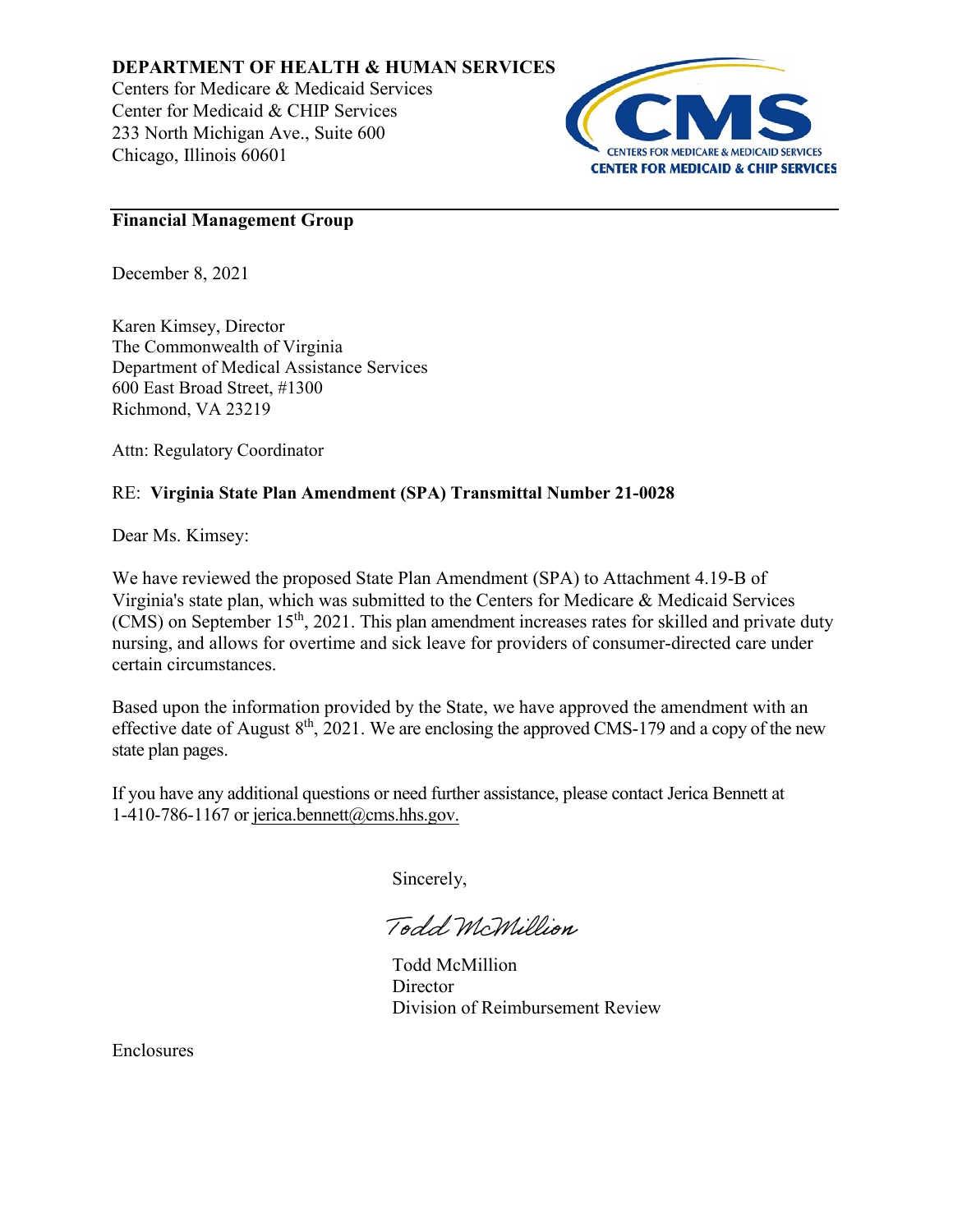| <b>TRANSMITTAL AND NOTICE OF APPROVAL OF</b><br><b>STATE PLAN MATERIAL</b><br><b>FOR: CENTERS FOR MEDICARE &amp; MEDICAID SERVICES</b> | 2. STATE<br>1. TRANSMITTAL NUMBER<br>$\overline{2}$<br>$\overline{8}$<br> 2 <br>11<br>$\bf{0}$<br>Virginia<br>3. PROGRAM IDENTIFICATION: TITLE XIX OF THE SOCIAL<br>SECURITY ACT (MEDICAID) |
|----------------------------------------------------------------------------------------------------------------------------------------|---------------------------------------------------------------------------------------------------------------------------------------------------------------------------------------------|
| TO: REGIONAL ADMINISTRATOR<br>CENTERS FOR MEDICARE & MEDICAID SERVICES<br>DEPARTMENT OF HEALTH AND HUMAN SERVICES                      | 4. PROPOSED EFFECTIVE DATE<br>8/8/2021                                                                                                                                                      |
| 5. TYPE OF PLAN MATERIAL (Check One)<br><b>NEW STATE PLAN</b><br>AMENDMENT TO BE CONSIDERED ASNEW PLAN<br>IX I<br>AMENDMENT            |                                                                                                                                                                                             |
| COMPLETE BLOCKS 6 THRU 10 IF THIS IS AN AMENDMENT (Separate transmittal for each amendment)                                            |                                                                                                                                                                                             |
| 6. FEDERAL STATUTE/REGULATION CITATION<br>42 CFR 447                                                                                   | 7. FEDERAL BUDGET IMPACT<br>8,592,863<br>a. FFY 2021<br>\$<br>20,820,178<br>b. FFY 2022                                                                                                     |
| 8. PAGE NUMBER OF THE PLAN SECTION OR ATTACHMENT<br>Attachment 4.19-B, revised page 6.2.1                                              | 9. PAGE NUMBER OF THE SUPERSEDED PLAN SECTION<br>OR ATTACHMENT (If Applicable)<br>Same as box #8.                                                                                           |
| 10. SUBJECT OF AMENDMENT<br>Sick Leave, Overtime, and Private Duty Nursing Rate Increase<br>11. GOVERNOR'S REVIEW (Check One)          |                                                                                                                                                                                             |
| GOVERNOR'S OFFICE REPORTED NO COMMENT<br>COMMENTS OF GOVERNOR'S OFFICE ENCLOSED<br>NO REPLY RECEIVED WITHIN 45 DAYS OF SUBMITTAL       | OTHER, AS SPECIFIED<br>$\mathbf{X}$<br>Secretary of Health and Human Resources                                                                                                              |
| 16. RETURN TO<br>12. SIGNATURE OF STATE AGENCY OFFICIAL                                                                                |                                                                                                                                                                                             |
| arentamser<br>13. TYPED NAME<br>Karer Kimsey<br>14. TITLE<br><b>Director</b><br><b>15. DATE SUBMITTED</b><br>9/15/2021                 | Dept. of Medical Assistance Services<br>600 East Broad Street, #1300<br>Richmond VA 23219<br>Attn: Regulatory Coordinator                                                                   |
| <b>FOR REGIONAL OFFICE USE ONLY</b>                                                                                                    |                                                                                                                                                                                             |
| 17. DATE RECEIVED<br>September 15, 2021<br>PLAN APPROVED - ONE COPY ATTACHED                                                           | <b>18. DATE APPROVED</b><br>December 8, 2021                                                                                                                                                |
| 19. EFFECTIVE DATE OF APPROVED MATERIAL                                                                                                | 20. SIGNATURE OF REGIONAL OFFICIAL                                                                                                                                                          |
| August 8, 2021                                                                                                                         | Todd McMillion                                                                                                                                                                              |
| 21. TYPED NAME                                                                                                                         | 22. TITLE                                                                                                                                                                                   |
| <b>Todd McMillion</b>                                                                                                                  | Director, Division of Reimbursement Review                                                                                                                                                  |
| 23. REMARKS                                                                                                                            |                                                                                                                                                                                             |